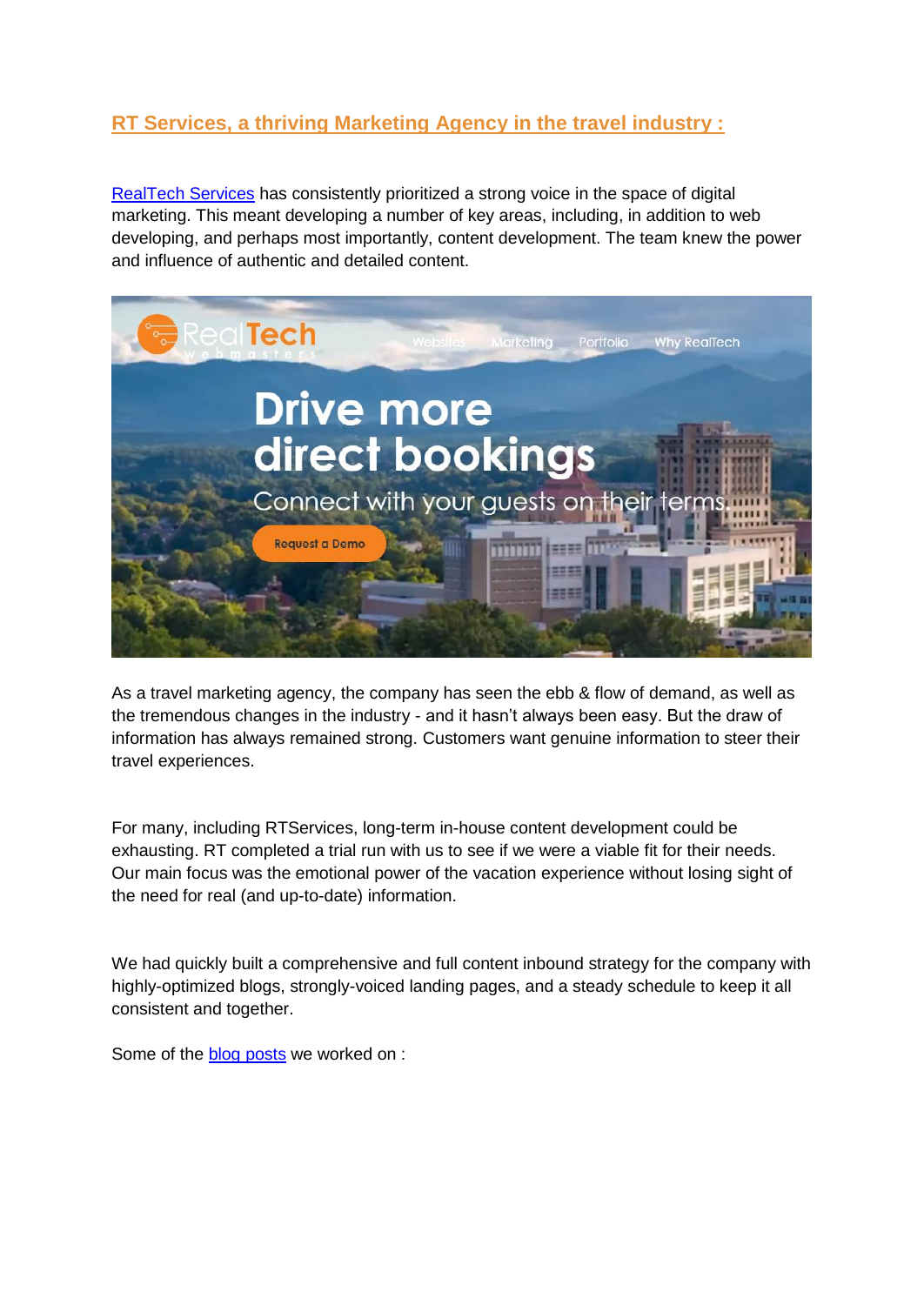

## The Best Places to See A Sunset in Anna **Maria Island**

When visiting Anna Maria Island, there are a wide variety of things to see and do during your time that is sure to excite the senses! However, the crown jewel of Anna Maria Island is the sunset. The area is... Read more



## Where to Find Southern Comfort Food in **Anna Maria Island**

Throughout Anna Maria Island, there are a plethora of restaurants sure to be a pleasure to dine at, no matter what type of cuisine you enjoy. However, while in the area, southern comfort food is some of the best food... Read more



## The Best Seafood Restaurants to Visit on **Your Next Anna Maria Island Vacation**

When visiting Florida, it's easy to be overwhelmed when facing which seafood restaurant you should visit. With many Anna Maria Island restaurants offer fresh catches and local eats, it's easy to be lured to the wrong restaurant and be disappointed... Read more

Our work helped RealTech grow the business of 20+ key (and happy) clients, including leading vacation rental company, Annamaria.com, which saw soaring numbers of traffic and bookings following concise and research-oriented content from our team.

Check out [Annamaria's traffic, keywords, & rankings](https://app.neilpatel.com/en/traffic_analyzer/overview?domain=annamariavacations.com&lang=en&locId=2840) :